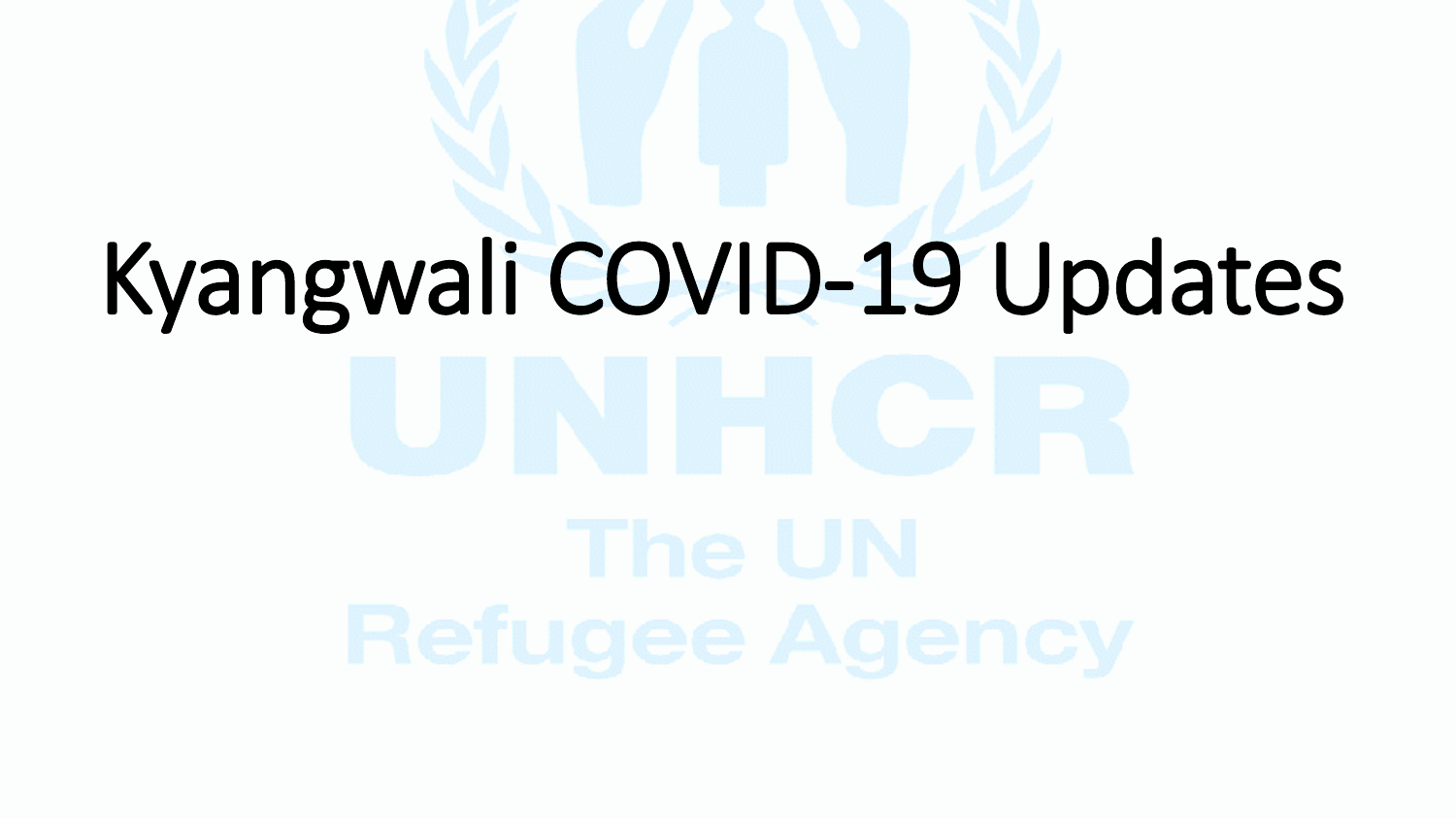## **Highlights**

- Index cases Diagnosed on the 09/08/2020
- On 09/09/2020 Cumulative COVID-19 cases are **90 with one dea**th
- **September 7th – 9 th: 11 positive cases out of 154 samples (7.14% rate)**
- **54% of the current active covid-19 cases are humanitarian staff**
- **24 persons discharged** from Hoima and Mulago Treatment Unit
- **30 persons in Quarantine** in the settlement
- Currently, the response team/surveillance has ran short of specimen collection kits
- UNHCR with support from Partners **distributed around 89 000 Re-usable masks** to all eligible POCs in the settlement' distribution will continue
- **Epicenter of Infection-** Maratatu C and Kasonga; **Other villages-** Kirokole, Mukarange, Kyebitaka,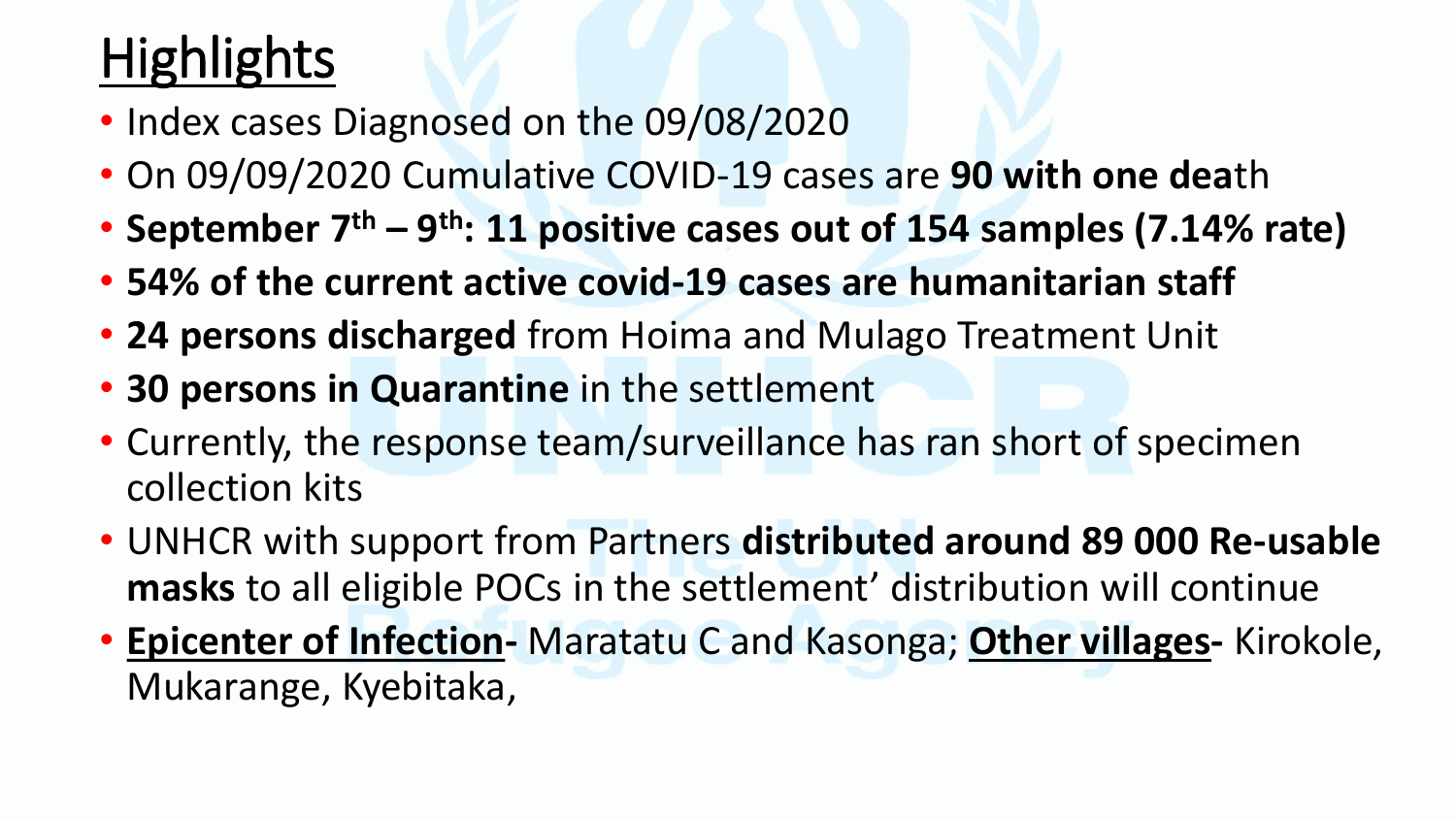### Coordination

- •**Daily Settlement level Task Force** co-chaired by OPM and UNHCR is ongoing
- •**District level Task Force** meetings chaired by the RDC are ongoing
- Ministry of Health, WHO, DLG are supporting the response
- •**Daily Settlement Health Rapid Response Team** meeting (UNHCR and MTI and other health partners)
- •UNHCR has recently filled the Public Health Officer post in Kyangwali for better response and coordination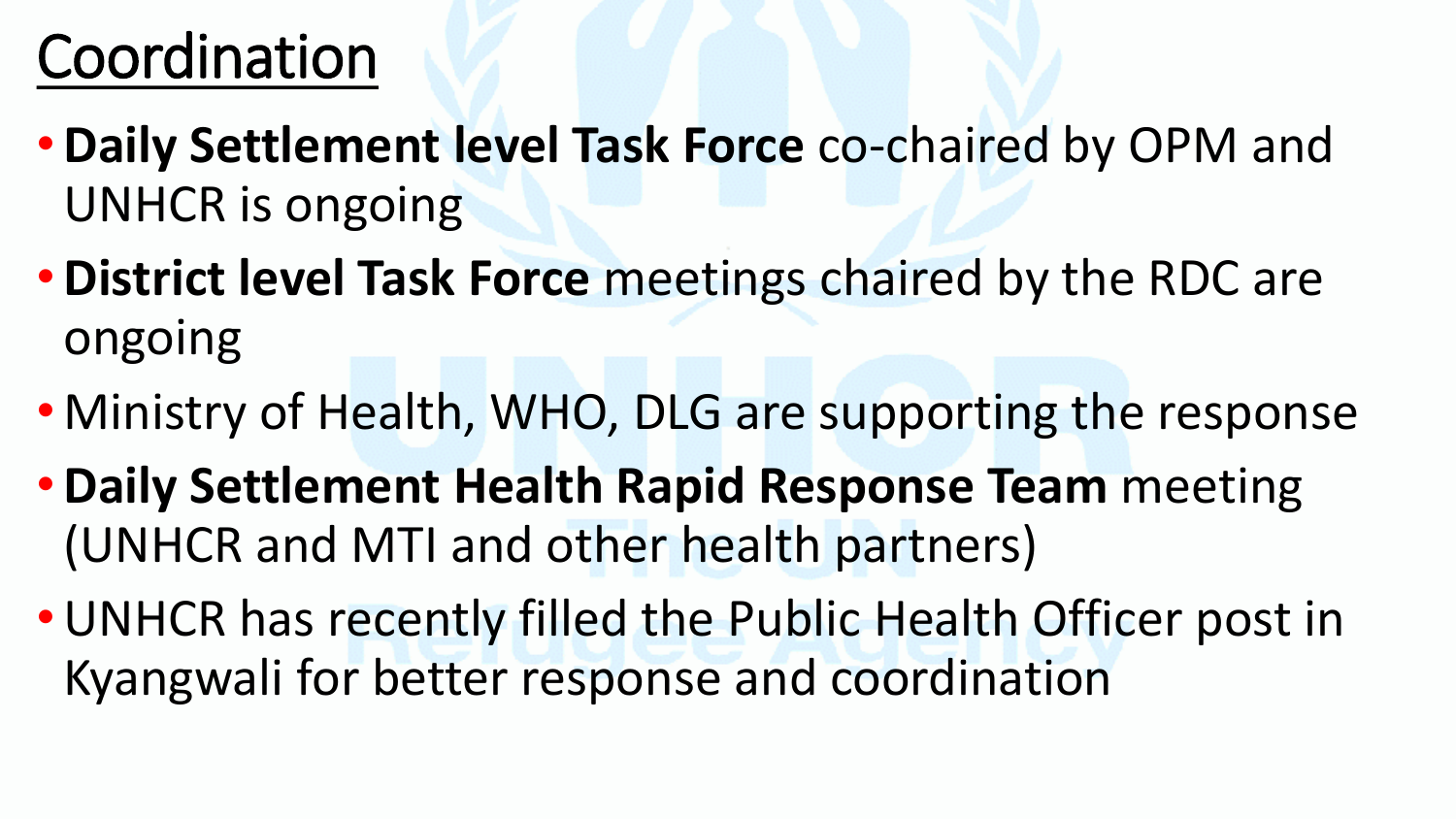### Surveillance & Laboratory



- VHTs are conducting daily surveillance within the settlement
- Contact tracing is ongoing
- Humanitarian workers are undergoing testing within the settlement
- RWCs are supporting community surveillance and reporting new arrivals from Congo- COVID-19 cases among the leadership
- **Contact Tracing expands with new positive cases**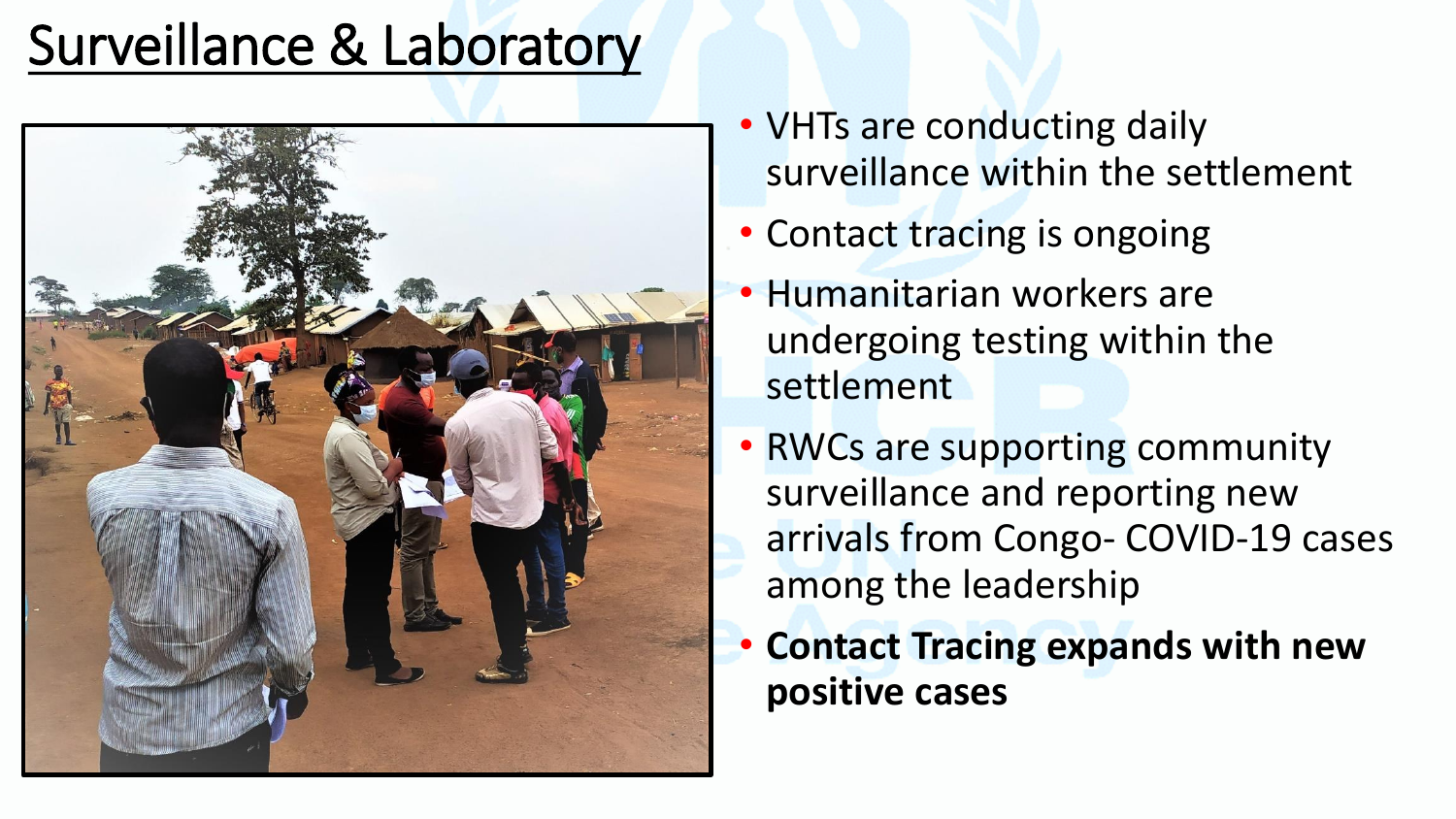## Infection Prevention & Control

- Hand Washing Facilities are available at entrances of health facilities, as well as screening
- Health workers are using PPEs (masks, gloves)
- Health teams disinfect the offices of the humanitarian agencies
- Hand washing facilities have been provided at all public places, markets, with
- PPEs are still available for the health workers(likely to last a month)
- Refugees receive facemasks distribution on going
- **New FDP being established in Maratatu**

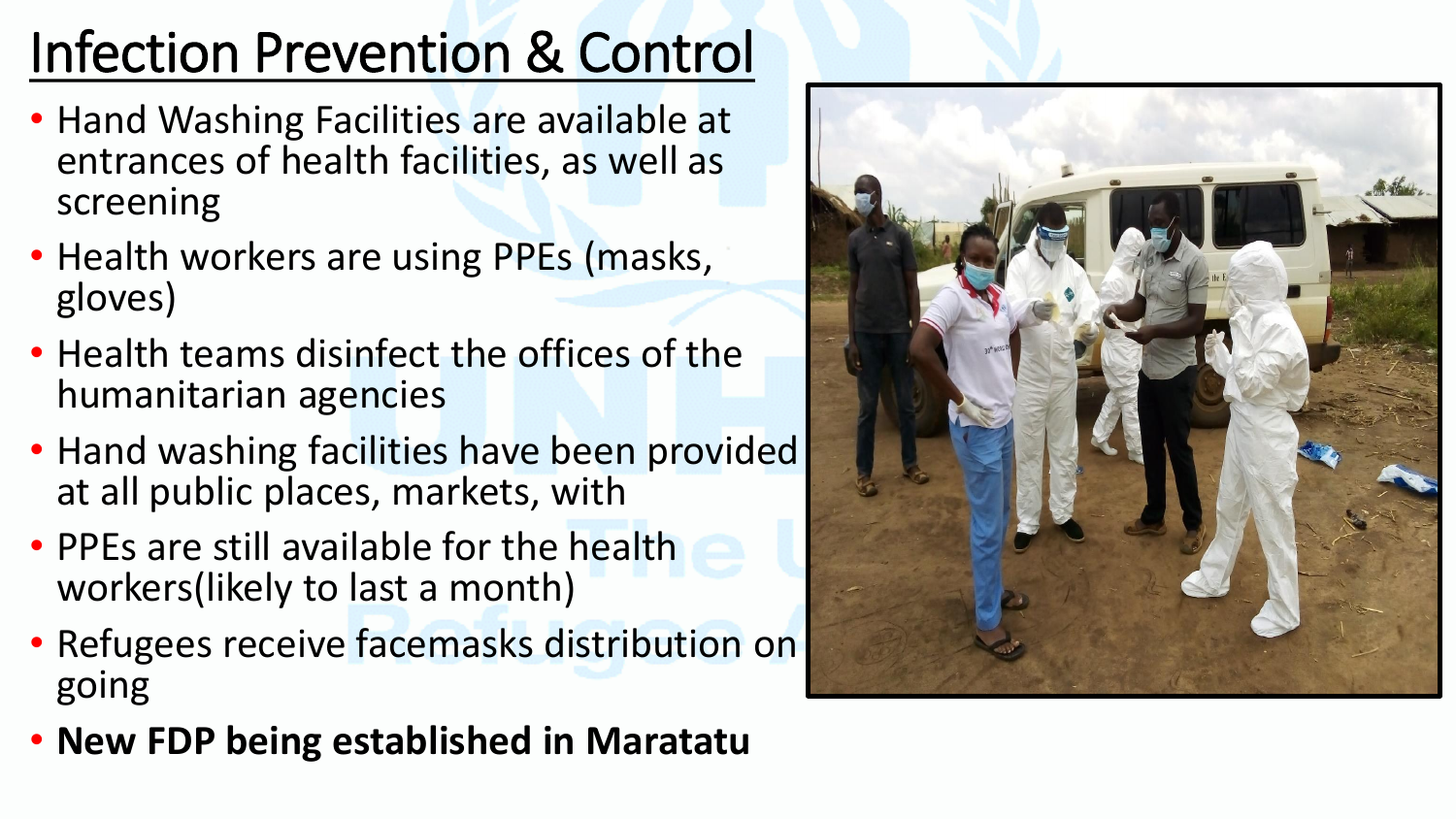### Case Management • 41 Health workers trained in



- case management in the district but only 24 remained available
- Kasonga treatment unit is complete though needs equipping
- **WHO/MoH/MTI /partners conducted an assessment of Kasonga treatment Unit**, as NT-CTU, for management of Asymptomatic cases
- Infrastructural modifications approved by UNHCR
- LWF support for WASH activities ongoing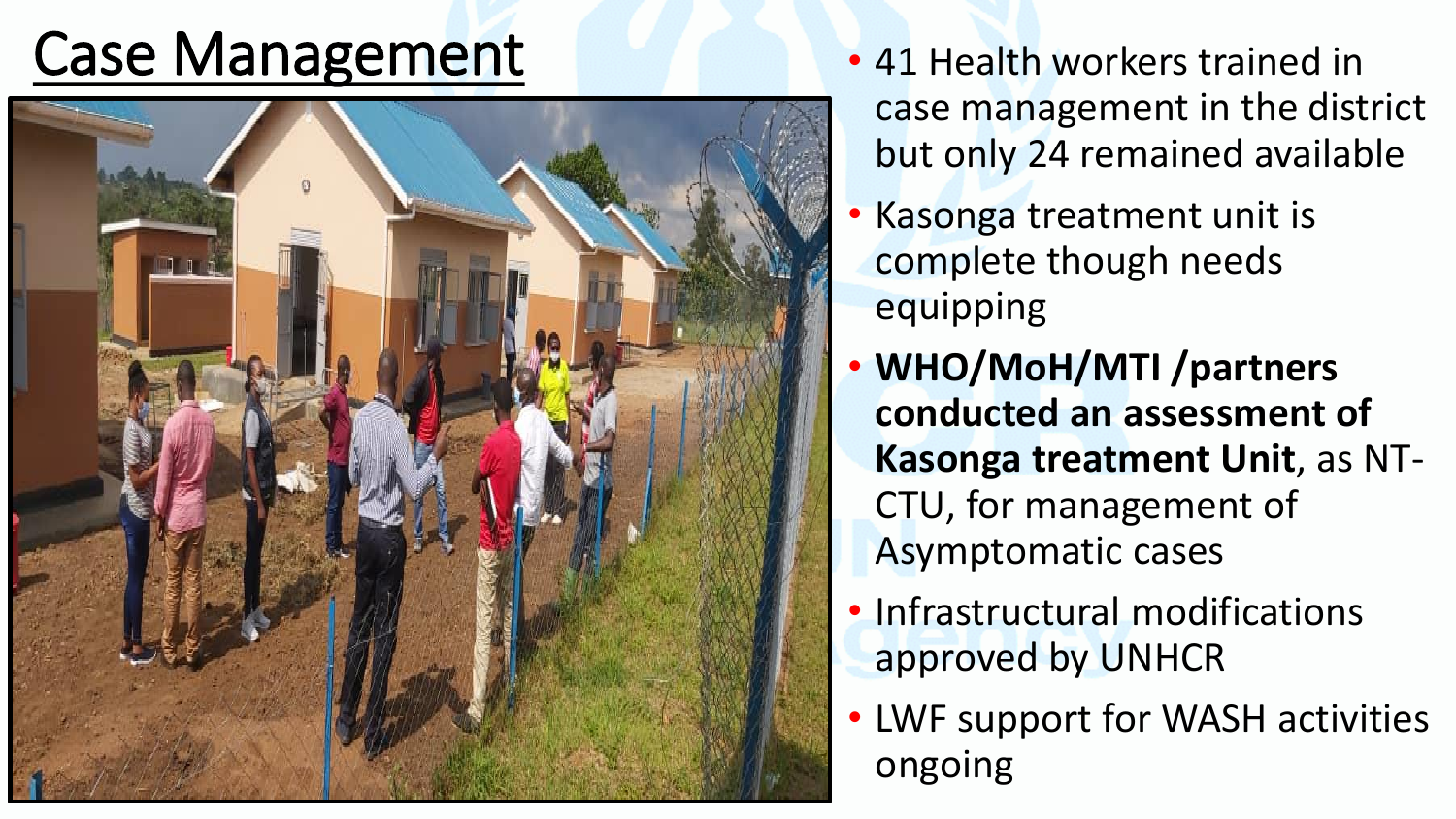## Risk Communication

- •Target is to reach a critical mass of 90% of the population
- •VHTs conducting risk communication within the settlements with support from RWC s
- •Ongoing meetings with Refugee Leaders and community sensitization meetings are ongoing
- •Motorcycle drives are being supported by partners •High risk areas like markets are being reached on various market days